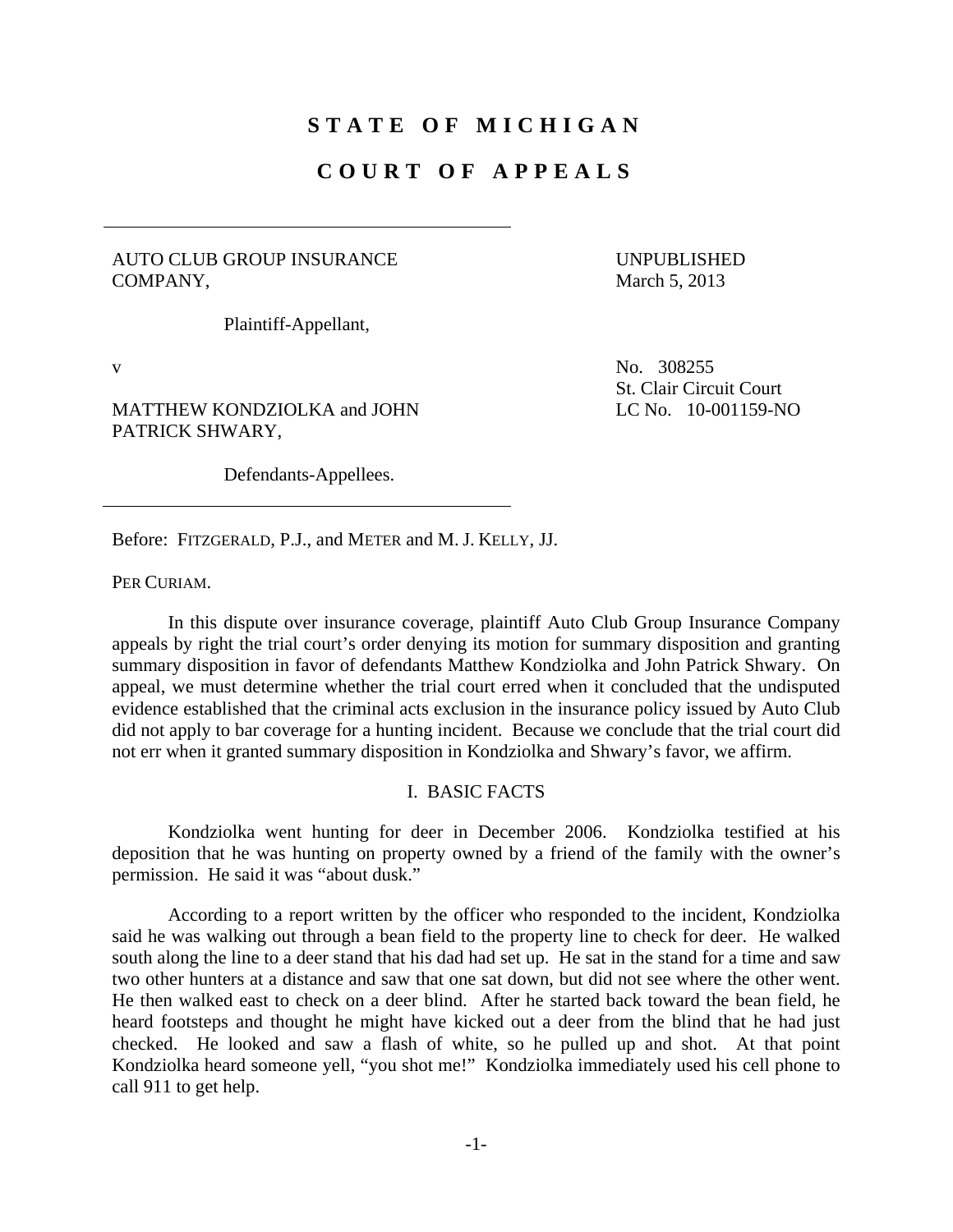In his report, the officer stated that Kondziolka shot Shwary (who had been placing sugar beets on his property) and that Shwary was taken to the hospital with what appeared to be a "grazing type wound" to the neck. The officer indicated that he checked with the hospital and found that Shwary was scheduled for surgery to repair the injury.

 Shwary sued Kondziolka for the injuries he suffered when Kondziolka negligently fired his rifle in December 2008.

 In May 2011, Auto Club sued both Kondziolka and Shwary for declaratory relief. Auto Club alleged that it had issued a homeowner's policy that covered Kondziolka on the day he shot Shwary. It also alleged that Kondziolka violated MCL 750.235(1) when he aimed his rifle at Shwary and discharged it causing injury. Because the insurance policy excludes coverage for "a criminal act or omission" or for "an act or omission, criminal in nature", Auto Club further alleged that it had no obligation to defend Kondziolka or pay any judgment or settlement that may arise from Shwary's lawsuit.

 Auto Club moved for summary disposition under MCR 2.116(C)(10) in November 2011. In its motion, Auto Club argued that the undisputed evidence showed that Kondziolka violated MCL 750.235(1), which triggered the criminal exclusion from the policy.

 Auto Club submitted a police report in support of its motion. The police officer who took the report wrote that Kondziolka admitted to shooting Shwary:

He stated that he then turned around and walked back out to the edge of the beans, continued walking. And that as he was walking he began hearing footsteps, thinking that it was a deer that he had possibly just kicked out from the area of that blind. [He] Stated he began looking, he did see a flash of white and that he did pull up and fire a shot from his muzzle loader. He states that he immediately heard somebody yelling that you shot me, you shot me....

 Auto Club further argued that it did not matter if the shooting was accidental; rather, because Kondziolka's act violated MCL 750.235(1), the criminal act exclusion applied, and the trial court must declare that there is no coverage under the policy.

 Shwary submitted a brief in opposition to Auto Club's motion. Shwary argued that there was undisputed evidence that the shooting constituted an occurrence under the policy and that the criminal exclusion did not otherwise apply. He maintained that the police report was inadmissible and, in any event, that it was not evidence that Kondziolka violated MCL 750.235(1), which was the sole criminal statute cited by Auto Club as the basis for concluding that the criminal act exclusion applied. In order to establish that Kondziolka violated that statute, Shwary explained, Auto Club would have to prove that Kondziolka intentionally pointed or aimed his rifle at Shwary. But all the evidence showed that Kondziolka did not intentionally point or aim at Shwary: all the evidence shows "that Matthew Kondziolka was attempting to hunt for deer and pointed his gun at what he thought was a deer." Shwary cited several pages of Kondziolka's deposition testimony to establish that Kondziolka never intentionally aimed his weapon at a person and indeed had no reason to believe that there was a person in the direction that he aimed. Because there was no evidence that he aimed or pointed his rifle at Shwary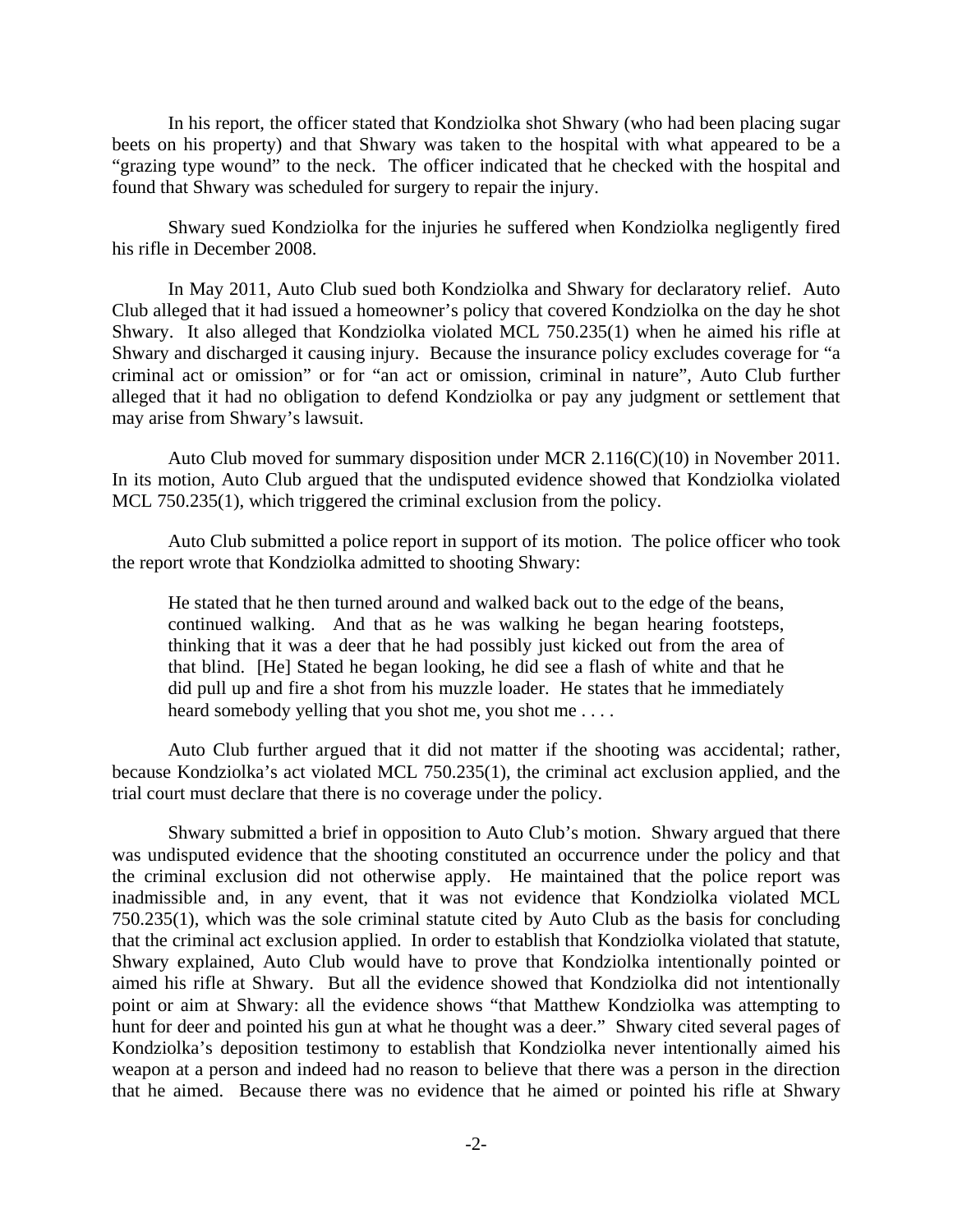intentionally, Kondziolka "could not be guilty" of violating MCL 750.235. Accordingly, given the undisputed evidence, Shwary asked the trial court to grant summary disposition in his favor under MCR 2.116(C)(10) and declare that Auto Club's policy covered the accidental shooting.

 The trial court held a hearing on the motion in December 2011. At the hearing, the trial court recognized that the parties did not dispute that the shooting constituted an occurrence under the policy; rather, the question was whether the criminal acts exclusion applied. The trial court also noted that Auto Club had relied on Kondziolka's alleged violation of MCL 750.235(1) as the only ground for concluding that the criminal acts exclusion applied. However, it determined that Auto Club did not present any evidence to establish that the shooting was anything other than a "hunting accident." For that reason, it denied Auto Club's motion and granted summary disposition in Kondziolka's favor under MCR 2.116(I)(2).

 The trial court entered an order denying Auto Club's motion for summary disposition and granting Shwary's motion in January 2012. In its order, the trial court also declared that Auto Club has a duty to defend and indemnify Kondziolka in the underlying tort action.

This appeal followed.

## II. SUMMARY DISPOSITION

#### A. STANDARD OF REVIEW

 This Court reviews de novo whether a trial court properly granted summary disposition under MCR 2.116(C)(10). *Barnard Mfg Co, Inc v Gates Performance Engineering, Inc*, 285 Mich App 362, 369; 775 NW2d 618 (2009). This Court also reviews de novo the proper interpretation and application of statutes. *Ford Motor Co v City of Woodhaven*, 475 Mich 425, 438; 716 NW2d 247 (2006).

#### B. THE SCOPE OF OUR REVIEW

 In its brief on appeal to this Court, Auto Club has conceded that the shooting was an occurrence for purposes of determining coverage and that the sole question is whether the trial court erred when it determined that Auto Club's criminal act exclusion did not apply to the facts of this case. Nevertheless, it also argues that the relevant question is whether, by firing his rifle on the day at issue, Kondziolka "violated *any* criminal statute." (emphasis added). Auto Club then goes on to analyze whether Kondziolka violated either MCL 750.235(1) or MCL 752.863a—despite the fact that it did not argue before the trial court that Kondziolka violated MCL 752.863a. In addition, in its recitation of the facts and its analysis of the statutes, Auto Club cites evidence that was not raised by any party before the trial court. This includes Shwary's complaint in the original suit, sections of Kondziolka's deposition testimony, the criminal complaint against Kondziolka, and parts of the original police report.

 As this Court has explained, when reviewing a trial court's decision on a motion for summary disposition, our "review is limited to review of the evidence properly presented to the trial court." *Barnard Mfg*, 285 Mich App at 380. We are not at liberty to expand the record to include evidence that the trial court did not consider when it decided the original motion. *Id.* at 380-381. Similarly, except in rare cases, this Court will not consider arguments that were not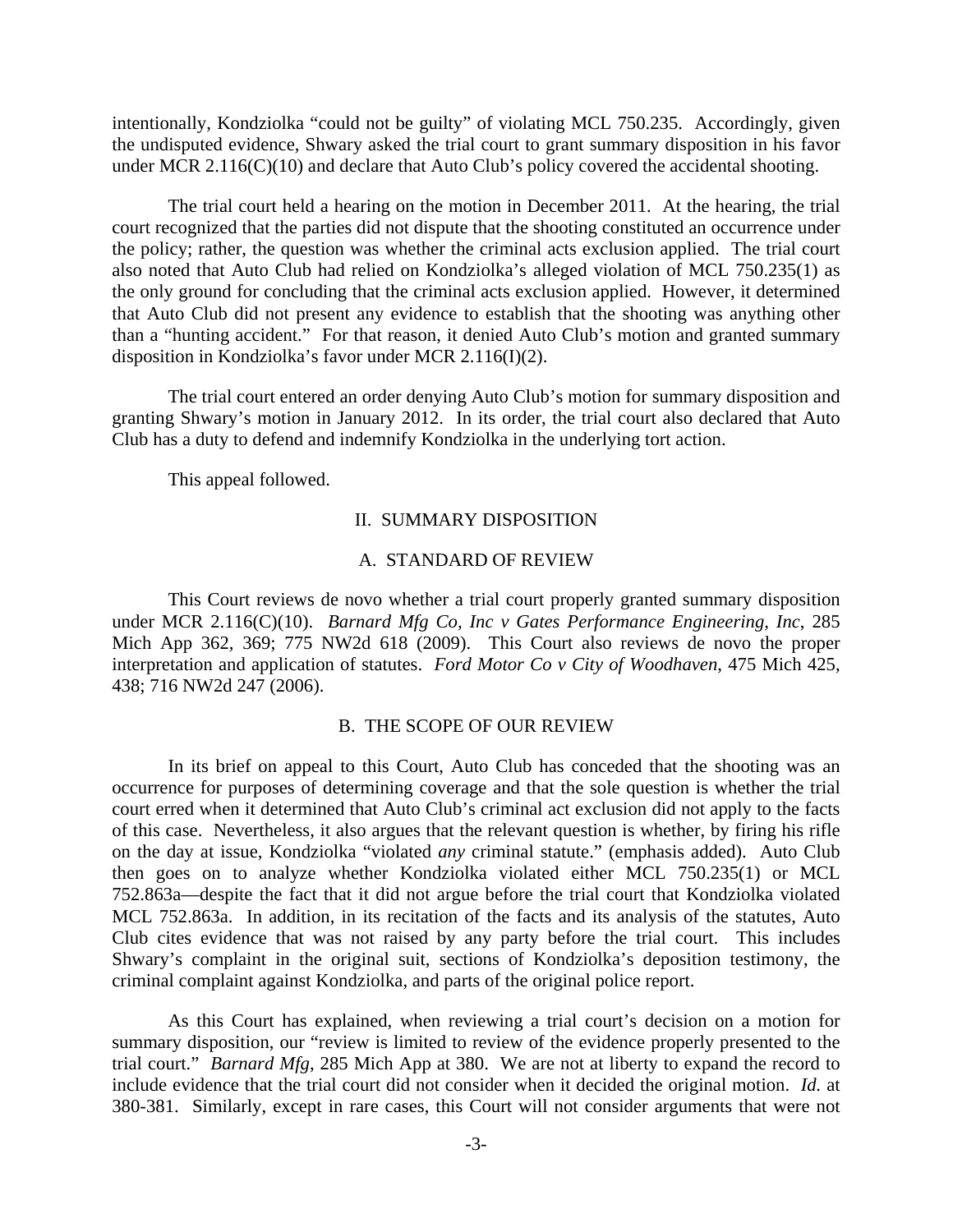raised and argued before the trial court. *Walters v Nadell*, 481 Mich 377, 387; 751 NW2d 431 (2008) ("Michigan generally follows the 'raise or waive' rule of appellate review.").

 Here, Auto Club pleaded that it had no obligation to cover the occurrence at issue in this case because the undisputed facts demonstrated that Kondziolka violated MCL 750.235(1). It further moved for summary disposition on that same basis and relied on the police report alone to establish Kondziolka's acts on the day at issue. In response, Shwary cited MCR 2.116(C)(10) and argued that there was no question of fact that Kondziolka *did not* violate MCL 750.235(1).<sup>1</sup> Thus, our review is limited to whether the trial court erred when it determined that there was no material factual dispute as to whether Kondziolka violated MCL 750.235 $(1)$ .<sup>2</sup> By failing to raise other bases for invoking the criminal act exclusion, Auto Club waived any claim that the trial court erred to the extent that it did not consider those alternate bases for granting relief.<sup>3</sup> *Walters*, 481 Mich at 388 ("By limiting appellate review to those issues raised and argued in the trial court, and holding all other issues waived, appellate courts require litigants to raise and frame their arguments at a time when their opponents may respond to them factually."). Similarly, in reviewing this claim of error, we shall limit our discussion to the evidence actually presented by the parties to the trial court in support of their respective positions. *Barnard Mfg*, 285 Mich App at 380.

## C. THE ELEMENTS OF MCL 750.235(1)

 The only question actually raised by the parties before the trial court was whether the criminal act exclusion in Auto Club's policy applied because Kondziolka's conduct violated MCL 750.235(1). Accordingly, in order to establish its right to relief, Auto Club had to present evidence that, if left unrebutted, demonstrated that Kondziolka violated that statute.

 In its motion for summary disposition, Auto Club argued that the undisputed evidence showed that Kondziolka shot and injured Shwary and that that was sufficient to establish a violation of MCL 750.235(1), even though it may have been an accident. Shwary disagreed; in his brief he argued that Kondziolka could not be guilty under MCL 750.235(1) in the absence of

1

<sup>&</sup>lt;sup>1</sup> Shwary cited MCR 2.116(C)(10) in its response brief, but the trial court treated it as a motion under MCR 2.116(I).

 $2^2$  Accordingly, we need not interpret the criminal exclusion clause itself, determine its validity, or determine whether the shooting constituted an occurrence under the policy. We shall assume that the exclusion is valid, enforceable, and would apply to bar coverage if the evidence showed that Kondziolka violated MCL 750.235(1).

 $3$  It would be incongruous for this Court to declare that a trial court erred by failing to consider arguments that the parties did not raise or erred by failing to consider evidence about which it had no knowledge. It is not the court's duty to make arguments for the parties, to search for evidence to sustain their positions, or to otherwise make up for shortcomings in their submissions. *Barnard Mfg*, 285 Mich App at 382-383 ("Under our adversarial system, each party bears the responsibility for ensuring that its positions are vigorously and properly advocated.").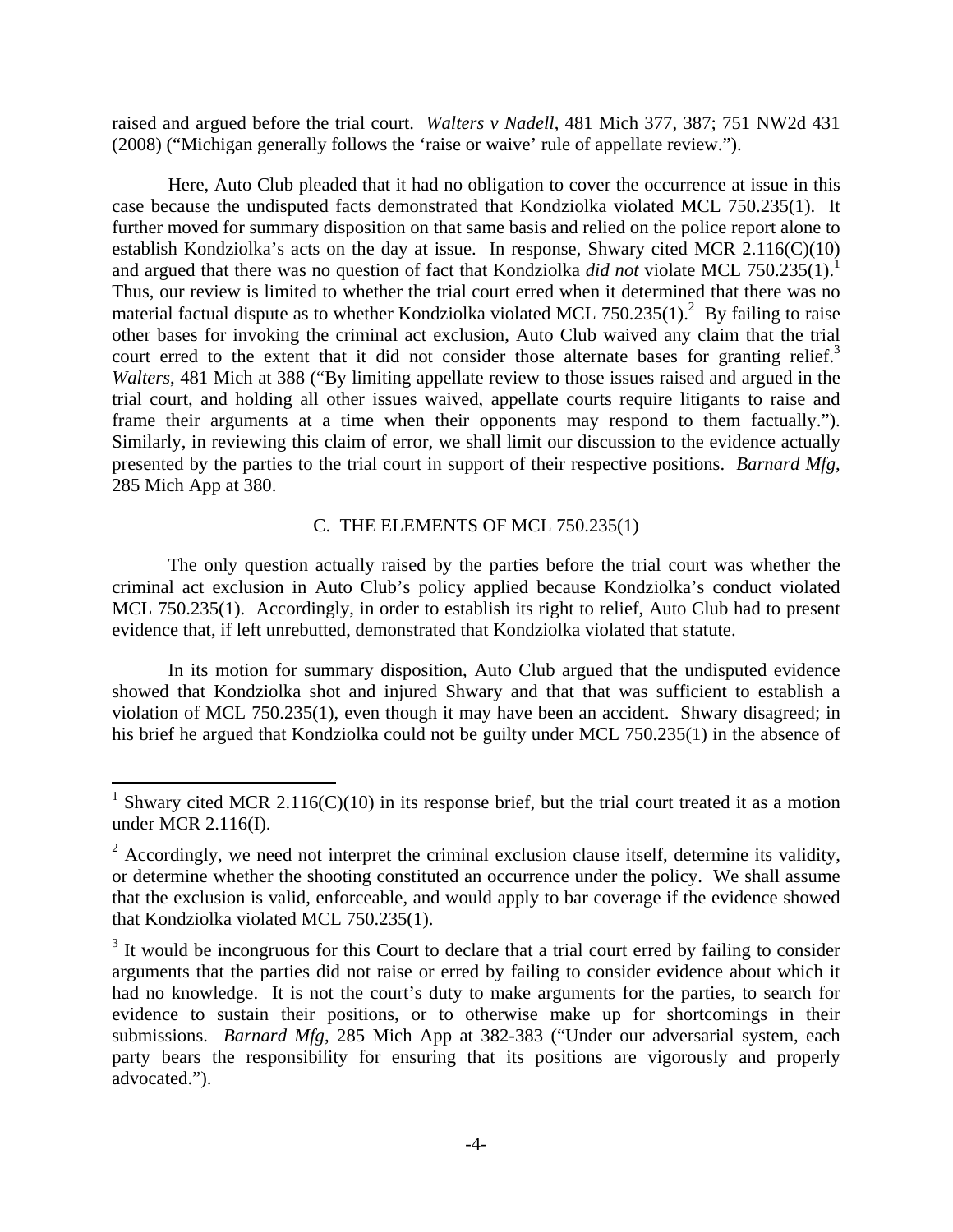evidence that he knew that he was pointing or aiming his rifle *at a person*. As such, we must first determine the elements that must be proved in order to establish a violation of MCL 750.235(1).

 Under MCL 750.235(1) it is a misdemeanor to maim or injure "another person by discharging a firearm pointed or aimed intentionally but without malice at another person . . . ." The adverb "intentionally" clearly modifies the participles "pointed" and "aimed", which the Legislature further modified by the prepositional phrase "at another person." Because both the adverb "intentionally" and the prepositional phrase "at another person" modify the participles "pointed" and "aimed", the most natural reading is to construe the adverb "intentionally" as applying to the whole phrase. Reading it in that way, we conclude that, to violate the statute, a person must intentionally (i.e., with knowledge that he or she is doing so) point or aim the firearm at a *person*. It necessarily follows that, a person does not violate the statute if he or she did not know that he or she was pointing or aiming the weapon at a person.

 On appeal, Auto Club argues that we should construe the adverb "intentionally" as applying only to the participles "pointed" and "aimed" and not to the prepositional phrase "at another person." Under Auto Club's preferred interpretation, a person violates MCL 750.235(1) if he intentionally aims or points a firearm at *anything* and another person happens to be somewhere along that trajectory, even if the person pointing or aiming the firearm has no knowledge of that person's presence and no reason to believe that his or her actions are placing anyone at risk. Auto Club's preferred interpretation would effectively transform MCL 750.235(1) into a strict liability offense; indeed, it would be a violation of MCL 750.235(1) to *intentionally* point or aim a firearm *accidentally* at another person. That is, the person pointing or aiming the firearm would be criminally liable for harms arising from his or her use of a firearm without the prosecutor having to prove *either* negligence (the prosecutor need only prove that the defendant intentionally aimed or pointed the weapon) *or* criminal intent (that the defendant knew that he or she was pointing the firearm at a person). Courts will not lightly presume that the Legislature intended to do away with the common law's *mens rea* requirement—the requirement that the defendant know the facts that makes his or her conduct illegal. See *People v Tombs*, 472 Mich 446, 452-459 (opinion by KELLY, J.), 465-466 (opinion by TAYLOR, C.J., concurring in relevant part); 697 NW2d 494 (2005). In any event, we do not need to read a criminal intent into this statute because we do not agree that Auto Club's preferred interpretation is the most natural reading. Rather, it is plain to us that the Legislature wanted to dissuade persons from pointing or aiming firearms at *persons*—without regard to whether the person doing so intended to discharge the firearm. And it is this intent that constitutes the *mens rea* of the offense: the intent to point or aim a firearm *at another person*.

We further disagree with Auto Club's contention that the phrase "without malice" demonstrates that the Legislature imposed a "limited" intent because discharging the firearm at a person would always be with malice. The phrase "without malice" applies to the pointing or aiming—that is, a person is guilty of violating MCL 750.235(1) if the person intends to point or aim the firearm at another person, even when done without malice—e.g., in jest or under the mistaken belief that the firearm is unloaded—and even when the person pointing or aiming did not intend to discharge the firearm. And it is quite possible for the person pointing or aiming the firearm to then discharge the firearm without any malice, such as is the case when the actor believes the firearm is not loaded or operational. In such a case, the discharge would be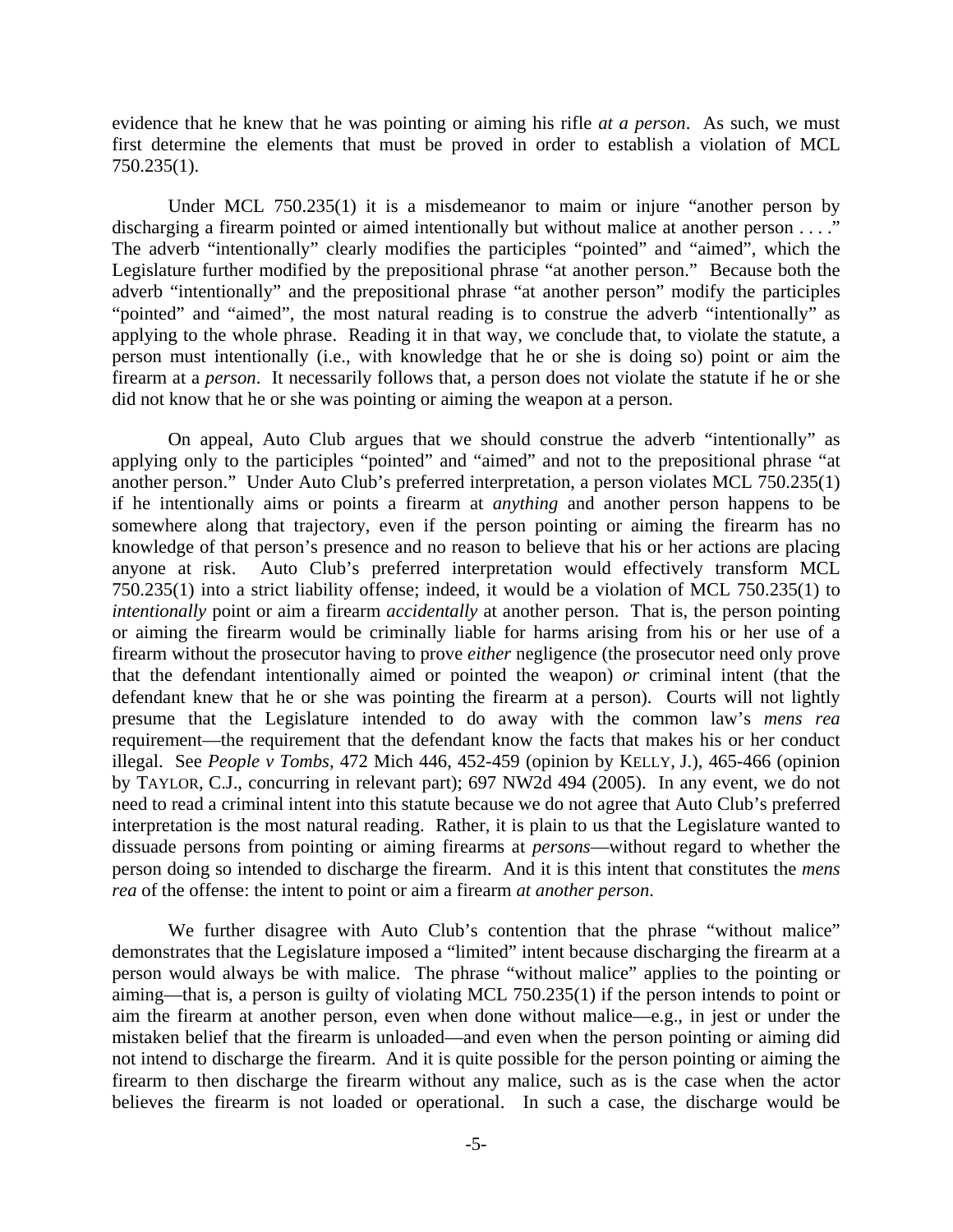unintended—i.e., without malice—and yet still a violation of MCL 750.235(1). Consequently, our interpretation is not only more natural, but still gives effect to the phrase "without malice."

 We further note that our interpretation is consistent with the published authorities discussing this statute and related statutes over the past  $150$  years.<sup>4</sup> In every opinion that we surveyed, there was clear evidence from which a jury could find that the person pointing or aiming the firearm knew that he or she was pointing or aiming the firearm at another person. *People v Kreidler*, 180 Mich 654, 657; 147 NW 559 (1914) (stating that it was a question of fact for the jury whether the defendant pointed his rifle towards a person given the evidence tending to show that he pointed the rifle at a moving car loaded with passengers); *People v Dudley*, 131 Mich 261, 262; 90 NW 1058 (1902) (stating that there was evidence that the shooting was without malice—and therefore within the statute—even though the defendant aimed the weapon at the boy and said "look out, or I will shoot you."); *People v Chappell*, 27 Mich 486, 487 (1873) (stating that the statute did not apply because the only evidence showed that the defendant either acted in self-defense or with malice). Moreover, our Supreme Court and this Court have explained that related versions of this statute, with substantially similar language, required proof that the person pointing or aiming the firearm knew that he or she was pointing or aiming at a person. See *People v Heikkala*, 226 Mich 332, 337; 197 NW 366 (1924) (stating that the elements included proof that the defendant pointed or aimed the firearm at the person intentionally); *People v Sauer*, 143 Mich 308, 310; 106 NW 866 (1906) (approving the trial court's instruction that the statute precluded the defendant from *knowingly* pointing his rifle in the direction of any person); *People v Maghzal*, 170 Mich App 340, 345; 427 NW2d 552 (1988) (stating that the statute punishes the intentional pointing of a firearm that results in death without the need to prove gross negligence: "The general rule appears to be that, when a person points a gun at someone as a joke, reasonably believing the gun not to be loaded, and pulls the trigger and the gun discharges and kills the victim, he is guilty of manslaughter."); *People v Turner*, 125 Mich App 8, 10-13; 336 NW2d 217 (1983) (holding that the defendant could be guilty of aiding and abetting under the statute because there was evidence that he directed the holder of the firearm to point the firearm at the victim, even though he did not intend for her to fire); *People v Duggan*, 115 Mich App 269, 271; 320 NW2d 241 (1982) (stating that, for the version applicable to cases involving death, the prosecution must prove that the defendant intended to point or aim the firearm at the decedent); *People v Doss*, 78 Mich App 541, 553; 260 NW2d 880 (1977) ("The common sense of all this is that [the statute] was designed to apply in cases of the careless use of firearms, where the accused intended to aim at the victim, but accidentally fired."), rev'd not in relevant part 406 Mich 90 (1979). Therefore, in order to establish that Kondziolka violated this statute, Auto Club had to present evidence that established that Kondziolka pointed or aimed his rifle at a person—that is, at Shwary—with knowledge that he was pointing at that person.

 4 The Legislature first enacted a version of this statute in 1869. See 1869 PA 68. 1869 PA 68 originally had four sections, but those sections were reorganized under different sections of the penal code in 1931; some sections appeared under the section dealing with the unlawful use of firearms and others under the section addressing homicide. See *People v Doss*, 406 Mich 90, 97 n 2; 276 NW2d 9 (1979).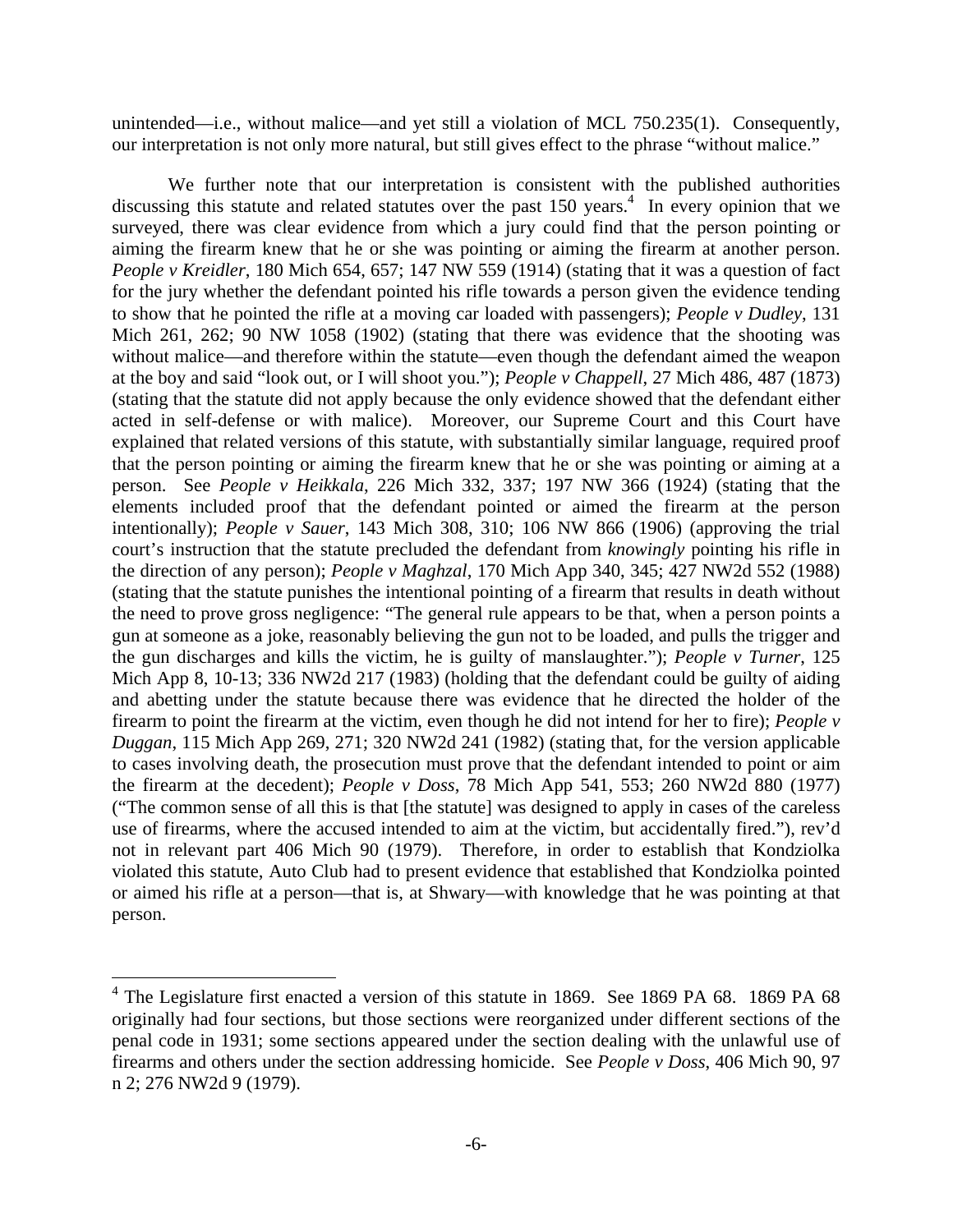#### D. THE EVIDENCE IN SUPPORT OF SUMMARY DISPOSITION

 In its motion, Auto Club argued that the undisputed evidence showed that Kondziolka violated MCL 750.235. In support of that motion, Auto Club excerpted a part of the police report prepared by the officer who responded to the shooting. However, even assuming that the police report was plausibly admissible, see *Barnard Mfg*, 285 Mich App at 373, the report did not contain any statement by Kondziolka from which a reasonable jury could find that he knew that he pointed or aimed his rifle at a person.<sup>5</sup> Instead, the officer reported that Kondziolka stated that he thought he was aiming at a deer and did not realize that he had raised his rifle at a person until Shwary yelled out that he had been shot. Because Auto Club failed to identify evidence to support its motion, the trial court properly denied it. See *id.* at 370 (stating that, if the moving party fails to properly support its motion, the opposing party has not duty to respond and the trial court should deny the motion). Although the failure to properly support a motion for summary disposition would not normally warrant the grant of summary disposition in the opposing party's favor, in this case Shwary responded to Auto Club's motion by arguing and presenting evidence that the undisputed evidence showed that he was entitled to summary disposition.

 Shwary cited Kondziolka's deposition testimony where he explained that he did not realize that another hunter had moved into the area and that he thought he had flushed out a deer. The evidence further showed that Kondziolka turned to look for the deer and then aimed and fired after he saw a flash of white that he thought was the deer. This evidence established that Kondziolka did not knowingly point or aim his rifle at a person, which element must be proved in order to establish a violation of MCL 750.235(1). Because the undisputed evidence presented on the motion for summary disposition showed that Kondziolka did not violate MCL 750.235(1), and because that was the sole basis for Auto Club's reliance on the criminal acts exclusion, the trial court did not err when it determined that that exclusion did not apply.

#### III. CONCLUSION

 We must emphasize the unique procedural posture of this case: Auto Club pleaded and moved for summary disposition on the sole basis that the criminal acts exclusion applied because Kondziolka allegedly violated MCL 750.235(1); it did not plead or attempt to prove that the criminal acts exclusion applied on any other bases. After Shwary argued and demonstrated that there was no evidence to support a finding that Kondziolka violated MCL 750.235(1), Auto Club needed to come forward with evidence to establish a question of fact as to whether Kondziolka violated that statute or, in the alternative, had to request permission to amend its complaint to include alternate bases for establishing the application of the criminal acts exclusion. See MCR  $2.118(A)(2)$ . But it did neither. For these reasons, we must conclude that the trial court did not

 $\overline{a}$ 

<sup>&</sup>lt;sup>5</sup> We note that Kondziolka eventually pleaded nolo contendere to the charge that he violated MCL 750.235(1). However, such a plea is not admissible in a civil case to prove that the defendant actually committed the offense. See *Lichon v American Ins Co*, 435 Mich 408, 418; 459 NW2d 288 (1990). This is because there are a variety of reasons for such a plea, which may not include actual guilt. *Id.* at 420.